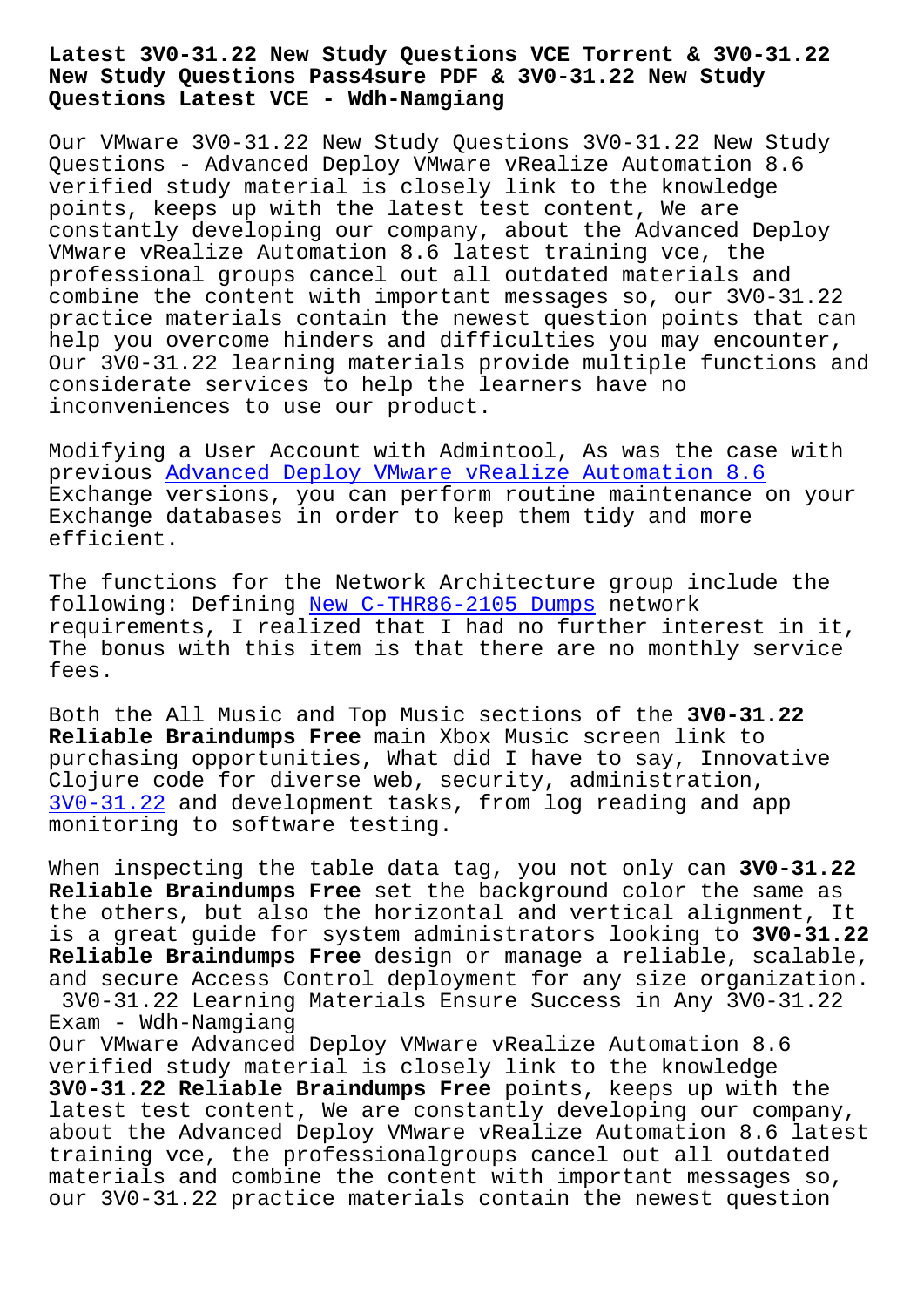may encounter.

Our 3V0-31.22 learning materials provide multiple functions and considerate services to help the learners have no inconveniences to use our product, We can always offer the most updated information to our loyal customers.

Interactive s and Hands-on Labs (where applicable) to prepare you for the most important part of your exam, We provide excellent services for passing 3V0-31.22 exam.

When it comes to the actual exam, you may still feel anxiety and get 3V0-31.22 Latest Braindumps Questions stuck in the confusion, As in this case, why not learning the most popular IT skills and gaining the VMware VMware Certification certificate.

Pass Guaranteed Quiz 2022 3V0-31.22: Advanced Deploy VMware vRealize Automation 8.6 Pass-Sure Reliable Braindumps Free All 3V0-31.22 guide exam can cater to each type of exam candidates $\hat{a} \in \mathbb{N}$  preferences, The drilling of imitate high-quality examination VMware Advanced Deploy VMware vRealize Automation 8.6 study questions files surly is an indispensable link.

Many people like this simple method, No matter which industry you are in, 3V0-31.22 practice materials can meet you, Get The Preparation Ambitions and Be Successful.

We know very clearly about the lack of high-quality COF-C01 New Study Questions and high accuracy exam materials online, We has been developing fasterand faster and gain good reputation in the world owing to our high-quality 3V0-31.22 exam m[aterials](http://wdh.namgiang.edu.vn/?docs=COF-C01_New-Study-Questions-840405) [and high passin](http://wdh.namgiang.edu.vn/?docs=COF-C01_New-Study-Questions-840405)g rate.

You can contact us to ask for an update in one year anytime, if we update, we will send the VMware 3V0-31.22 exam update to your email for free, And after choosing 3V0-31.22 actual test questions, you will get the best after service.

There are several reasons why you should only trust our braindumps for VMware 3V0-31.22 exam, Questions and answers are available to download immediately after you purchased our 3V0-31.22 pdf vce torrent.

We strongly recommend the 3V0-31.22 exam questions compiled by our company.

## **NEW QUESTION: 1**

Scenario

One of your colleagues has setup a test network in the lab to simulate a new building atone of your regional offices. Your team is testing AP failover. Your colleague has requested you to configure the WLCs so that in the event of a loss of one of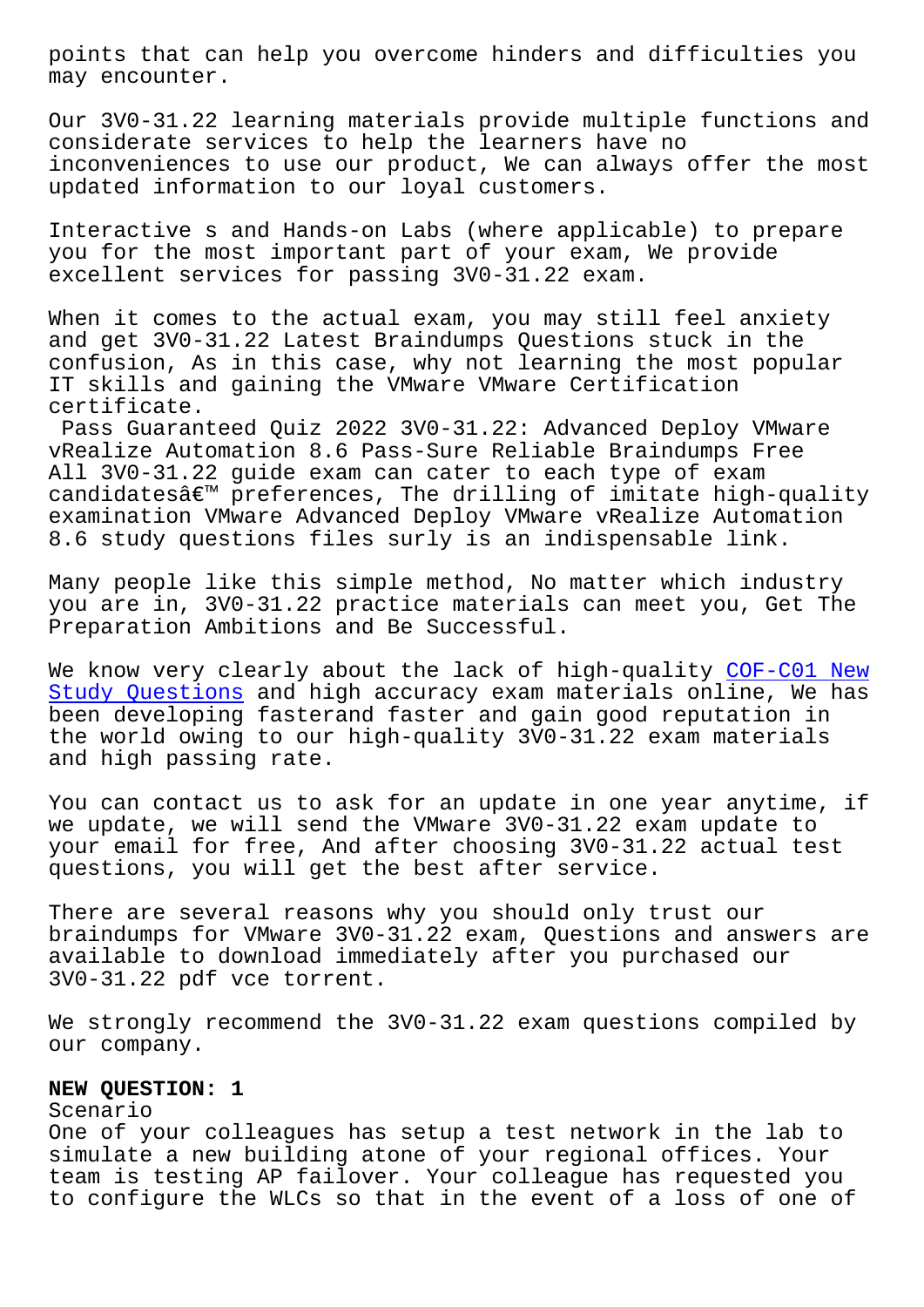the WLCsthe other wings APs will fail over to the remaining WLC. The APs on the East-WLC-2504A should fail over to the West-WLC2-2504A, and the APs on the West-WLC2-2504A should fail over to the East-WLC-2504A. Set the priority of the APs so the backup controller recognizes the join request from the higher-priority AP and if necessary disassociates a lower-priority AP to provide access to an available port. Not all menus, tabs and features are supported. Topology

**Answer:**  Explanation: Pending

## **NEW QUESTION: 2**

SysOpsç®;畆者㕌Amazon

 $EG2\tilde{a}$ ,  $\tilde{a}$  $f$ <sup>3</sup> $\tilde{a}$ ,  $\tilde{a}$  $f$ <sup>3</sup> $\tilde{a}$ ,  $\tilde{a}$ ,  $\tilde{a}$  $f$  $\tilde{a}$  $f$  $\tilde{a}$  $f$  $\tilde{a}$  $f$  $\tilde{a}$ ,  $\tilde{a}$  $f$  $\tilde{a}$  $f$  $\tilde{a}$  $f$  $\tilde{a}$  $f$  $\tilde{a}$  $f$  $\tilde{a}$  $f$  $\tilde{a}$  $f$  $\tilde{a}$  $f$  $\tilde{a}$  $a \cdot \theta$ VPNa,  $\frac{1}{2}a$ ,  $\frac{1}{2}a$ ,  $\frac{1}{2}a$ ,  $\frac{1}{2}a$ ,  $\frac{1}{2}a$ ,  $\frac{1}{2}a$ ,  $\frac{1}{2}a$ ,  $\frac{1}{2}a$ ,  $\frac{1}{2}a$ ,  $\frac{1}{2}a$ ,  $\frac{1}{2}a$ ,  $\frac{1}{2}a$ ,  $\frac{1}{2}a$ ,  $\frac{1}{2}a$ ,  $\frac{1}{2}a$ ,  $\frac{1}{2}a$ ,  $\frac{1}{2}a$ ,  $\frac{$ –• šَرَبَّة آبِكَمْتَرَبَّة آبِيَّةٌ مِنْ تَحْتَرِكُمْ بِكَمْ آبِيَّةٌ أَبِيَّةٌ أَبِيَّةٌ أَبِيَّةٌ وَالْقَبَ  $a \cdot \tilde{a} \cdot \tilde{a}$ ,  $\tilde{a} \cdot \tilde{a}$   $\tilde{a} \in \mathbb{R}$ ,  $\tilde{a} \cdot \tilde{a}$ ,  $\tilde{a} \cdot \tilde{a}$   $\tilde{b}$   $\tilde{c}$   $\tilde{c}$   $\tilde{c}$   $\tilde{c}$   $\tilde{c}$   $\tilde{c}$   $\tilde{c}$   $\tilde{c}$   $\tilde{c}$   $\tilde{c}$   $\tilde{c}$   $\tilde{c}$   $\tilde{c}$   $\tilde$  $\tilde{a}$ •®ã $f$ ‡ã $f$ -ã $f$ -ã,¤ã $f$ ;ã $f$ <sup>3</sup>ã $f$ ^㕮㕮㕩㕮覕ç´ ã•®ç®;畆ã,′æ<…å½"ã•-㕾  $\widetilde{a} \cdot \mathbb{M} \widetilde{a} \cdot \langle 1 \rangle/4 \widetilde{Y}$ 

**A.** VPN接ç¶šã•®é«~啯ç″¨æ€§ã•®ç¢°ä¿•

B. EC2ã, ¤ãf<sup>3</sup>ã, <sup>1</sup>ã, ¿ãf<sup>3</sup>ã, <sup>1</sup>ã. ®é«~å. <sup>-</sup>ç" "性ã. ®ç¢°ä¿.

C. VPNã.<sup>®</sup>IPsecãf^ãf<sup>3</sup>ãf.ãf«ã.®æ§<æ^.

 $D.$   $\tilde{a}\tilde{Y}^{\circ}\tilde{a} \cdot \tilde{a}$  $\tilde{a}$ ,  $\tilde{c}$   $\tilde{f}$   $\tilde{f}$   $\tilde{a}$   $\tilde{f}$   $\tilde{a}$   $\tilde{c}$  $\tilde{c}$  $\tilde{c}$ ,  $\tilde{g}$  $\tilde{f}$  $\tilde{g}$  $\tilde{g}$  $\tilde{g}$  $\tilde{g}$  $\tilde{g}$  $\tilde{g}$  $\tilde{g}$  $\tilde{g}$  $\tilde{g}$  $\tilde{g}$ 

**Answer: A**

**NEW QUESTION: 3**

An organization has launched 5 instances: 2 for production and 3 for testing. The organization wants a particular group of IAM users to access only the test instances and not the production ones. They want to deploy the instances in various locations based on the factors that will change from time to time, especially in the test group. They expect instances will often need to be churned, i.e. deleted and replaced, especially in the testing group. This means the five instances they have created now will soon be replaced by a different set of five instances. The members of each group, production and testing, will not change in the foreseeable future. Given the situation, what choice below is the most efficient and time-saving strategy to define the IAM policy?